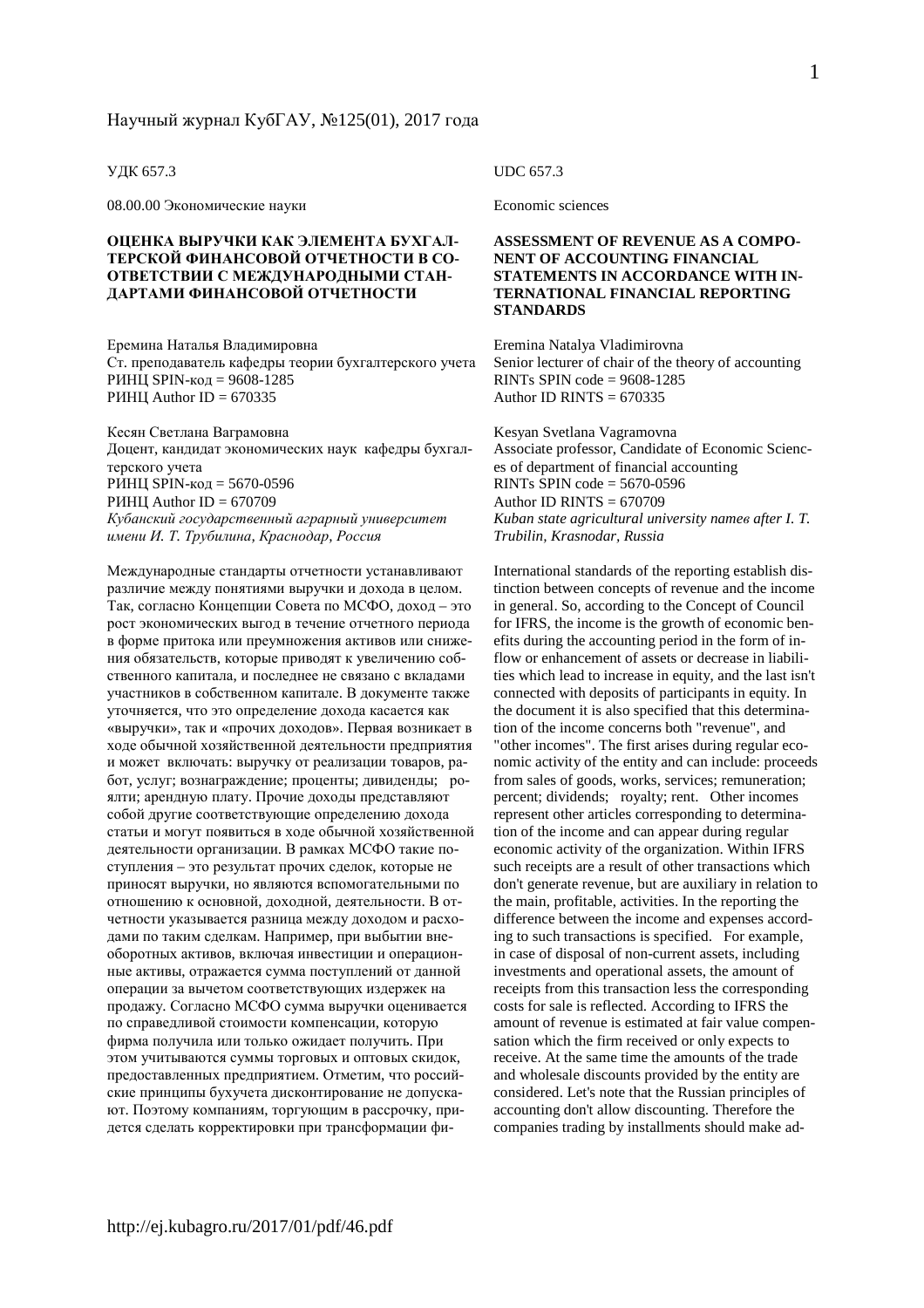нансовой отчетности в соответствии с международными стандартами

Ключевые слова: ВЫРУЧКА, МЕЖДУНАРОДНЫЕ СТАНДАРТЫ, ПРИЗНАНИЕ, ОЦЕНКА, ФИНАНСО-ВАЯ ОТЧЕТНОСТЬ

justments in case of transformation of the financial reporting according to international standards

Keywords: REVENUE, INTERNATIONAL STANDARDS, RECOGNITION, ASSESSMENT, FINANCIAL REPORTING

### **Doi: 10.21515/1990-4665-125-046**

# **Assessment of revenue as a component of accounting financial statements in accordance with international financial reporting standards**

Preparation of financial statements in accordance with today's international standards is relevant and useful trend. Accordingly, the process of rapprochement of the Russian system of accounting and international accounting standards require the transformation of the individual articles of the reporting, inter alia, review methods and methods for assessing the elements of financial statements in accordance with IFRS.

For the practical implementation of key aspects of IFRS in the Russian organizations the first thing that is needed to pay attention is the involvement of experts who can make the transformation of the Russian financial reporting statements in accordance with IFRS.

Organizations engaged in the preparation of financial statements in accordance with IFRS, can choose one of the following options:

Maintaining parallel accounting in accordance with IFRS with Russian accounting;

Transformation of Russian accounting statements to IFRS reporting standards.

Imagine particular assess the entity's revenue in accordance with IFRS - in our opinion, it is very important for each organization [1].

In assessing the financial condition of the company's revenue, in addition to net income is the most important item of financial statements. Investors and other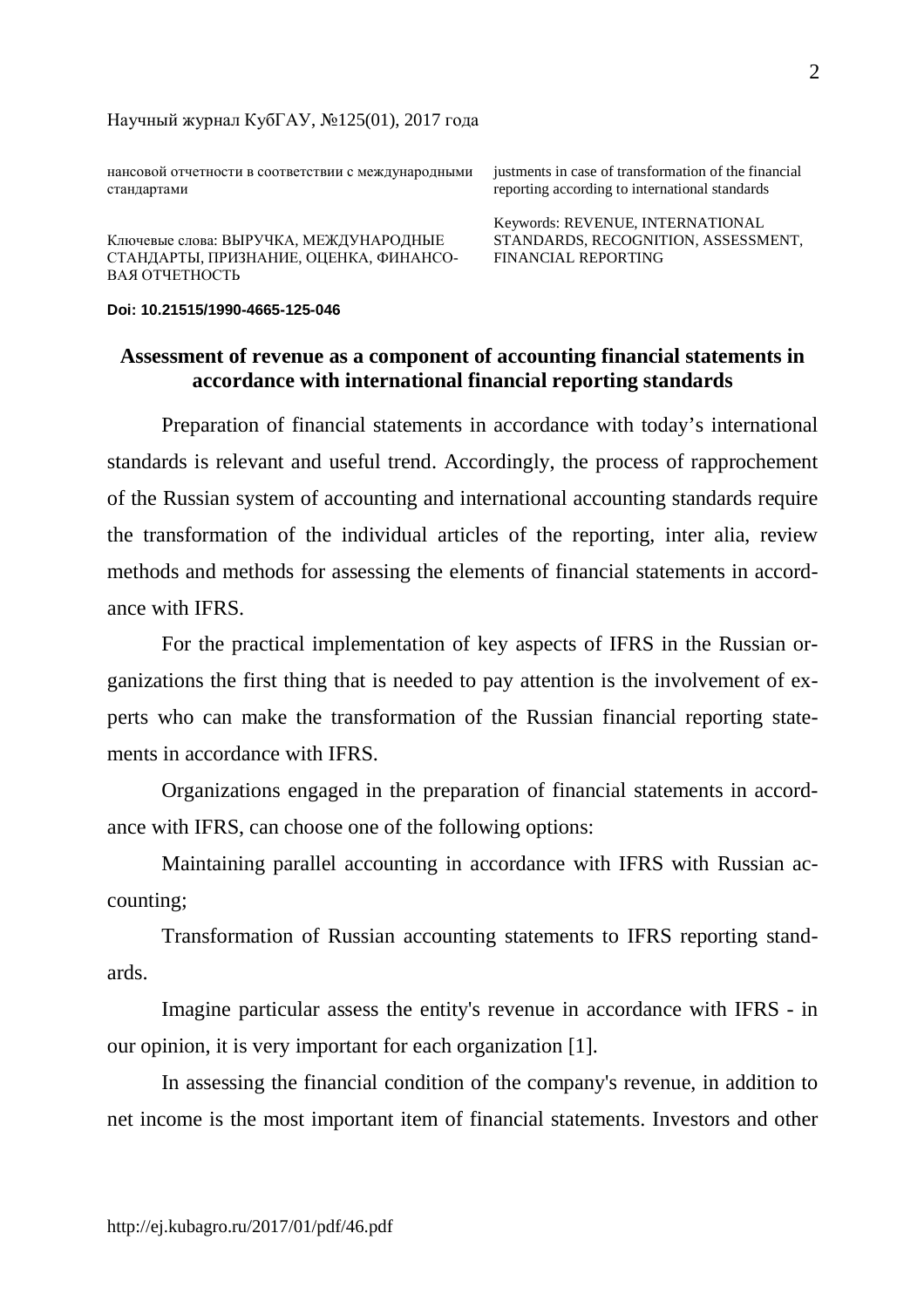users of financial statements in the analysis of the financial condition of the organization in the first place assess the magnitude and composition of revenue recognized in the current reporting period, including in comparison with the previous reporting period, as well as with the proceeds of other comparable organizations.

Thus, in accordance with IFRS the amount of revenue is measured at the fair value of the consideration received or receivable, less the amount of any trade discounts and volume rebates, provided by the organization [2, 3].

The amount of revenue arising from the transaction is usually determined by the organization on the basis of its agreement with the buyer or user of the asset.

In most cases, compensation is provided in the form of cash or cash equivalents.

If an inflow of cash or cash equivalents is deferred, the fair value of the consideration may be less than the received or receivable nominal amount of cash.

## **Example 1.**

January 1, 2016 the organization A sells its manufactured equipment with deferred payment for 2 years. Buyer shall issue a promissory note with the obligation to transfer 250,000 rubles organization on December 31, 2017

This contract combines two transactions: the sale and financing.

The fair value of the consideration is determined by discounting all future receipts.

The difference between the fair value and the nominal amount of the consideration is recognized as interest income over the term of the contract.

At the time of the transaction notional interest rate is assumed to be 10%.

Then it is necessary to calculate the present value of the promissory notes as of January 1, 2016 which is the fair value at the time of revenue recognition:

 $250\,000 * (1/1,1)^2 = 206\,611$  rub

January 1, 2016:

http://ej.kubagro.ru/2017/01/pdf/46.pdf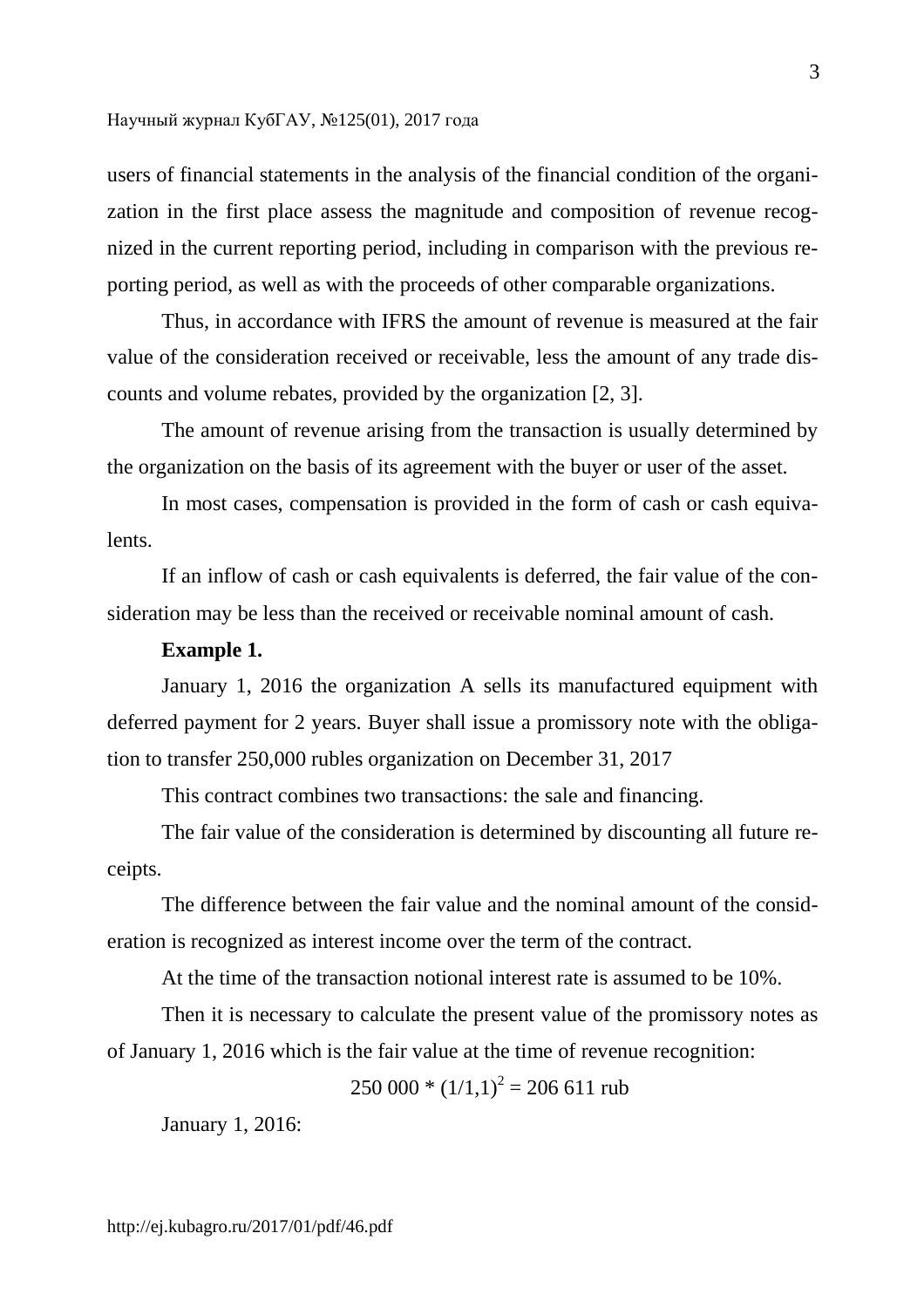Recognition of revenue reflected the following entry:

Debit indebtedness on the bill 206 611 rubles.

Credit revenues 206 611 rubles.

Income on the bill for the year ended December 31, 2016:

 $206\,611 * 10\% = 20\,661$  rub

Excerpt from the statement of financial position at December 31, 2016:

Financial assets

Debt on bills 227 272 rubles. (206 611 + 20 661).

Excerpt from the statement of income for the year ended December 31,

# 2016:

Revenue 206 611 rubles.

Income on the bill 20 661 rubles.

Income on the bill for the year ended December 31, 2017:

 $227\ 272 * 10\% = 22\ 727$  rubles.

Excerpt from the statement of financial position on December 31, 2017:

Financial assets

Debt on bills 249 990 rubles. (227 272 + 22 727).

Excerpt from the statement of income for the year ended December 31,  $2017$ 

Income on the bill 22 727 rubles

Sharing the same nature and value of goods or services is not regarded as a transaction which creates revenue. It often happens with these types of products, such as milk or oil reserves are exchanged when suppliers in different locations meet the demand on a temporary basis in a particular place (for example, to expand the range).

For example, store exchanges a batch of Italian wine on the same batch of Spanish wine in a nearby store. If it is a fair exchange, we can conclude that the po-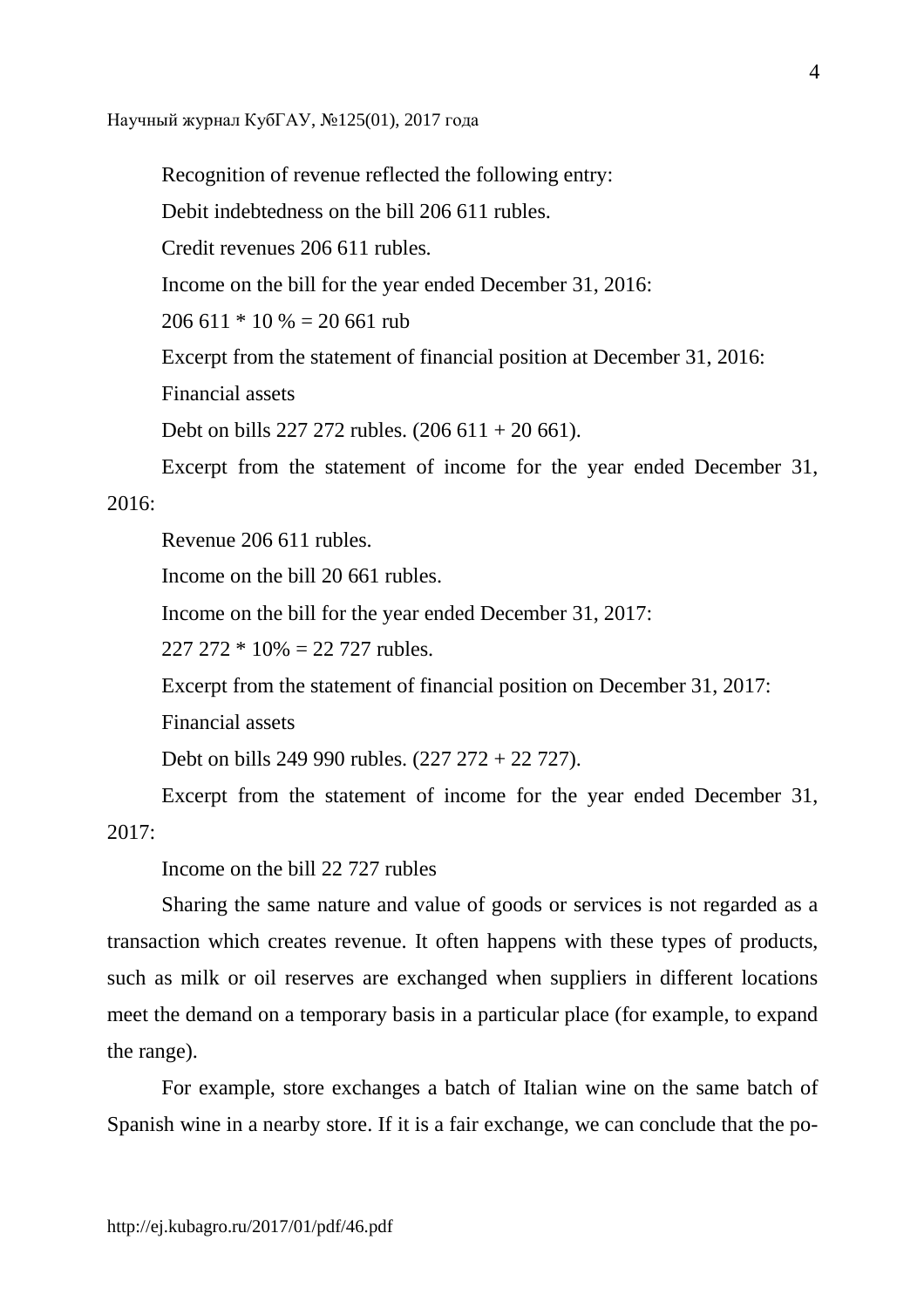sition of the store after the exchange is no different from the original: it still bears the risks associated with ownership of the goods, and its benefits are expected to come, when the batch of wine will be sold to the buyer. The operating cycle is not over, as there was no sale, and therefore, revenue in this case, cannot be recognized [4,5].

Sharing the same dissimilar goods or services is regarded as a transaction which generates revenue.

In this case, the revenue is measured either:

The fair value of goods or services received, adjusted by the amount of cash or cash equivalents;

The fair value of the goods or services, adjusted by the amount of cash or cash equivalents transferred.

Revenues and expenses relating to the same transaction or an event are recognized simultaneously: this process is called the correlation of income and expenditure and corresponds to an accrual basis, the applicable IFRS for the recognition of income and expenses [6].

Costs and expenses incurred after the shipment of the goods can normally be measured reliably when the other conditions required the recognition of revenue. However, revenue cannot be recognized if the costs cannot be estimated reliably: in such circumstances, any goods already received for the sale are recognized as remuneration obligations.

Determination of the moment of transfer by the seller to the buyer has significant risks and rewards of ownership, the transaction requires the study conditions. In most cases, the transfer of risks and benefits of ownership coincides with the transfer to the buyer of legal property rights.

In some cases, an organization may retain a significant risk of ownership, even when transferring legal ownership. This may occur in the following cases: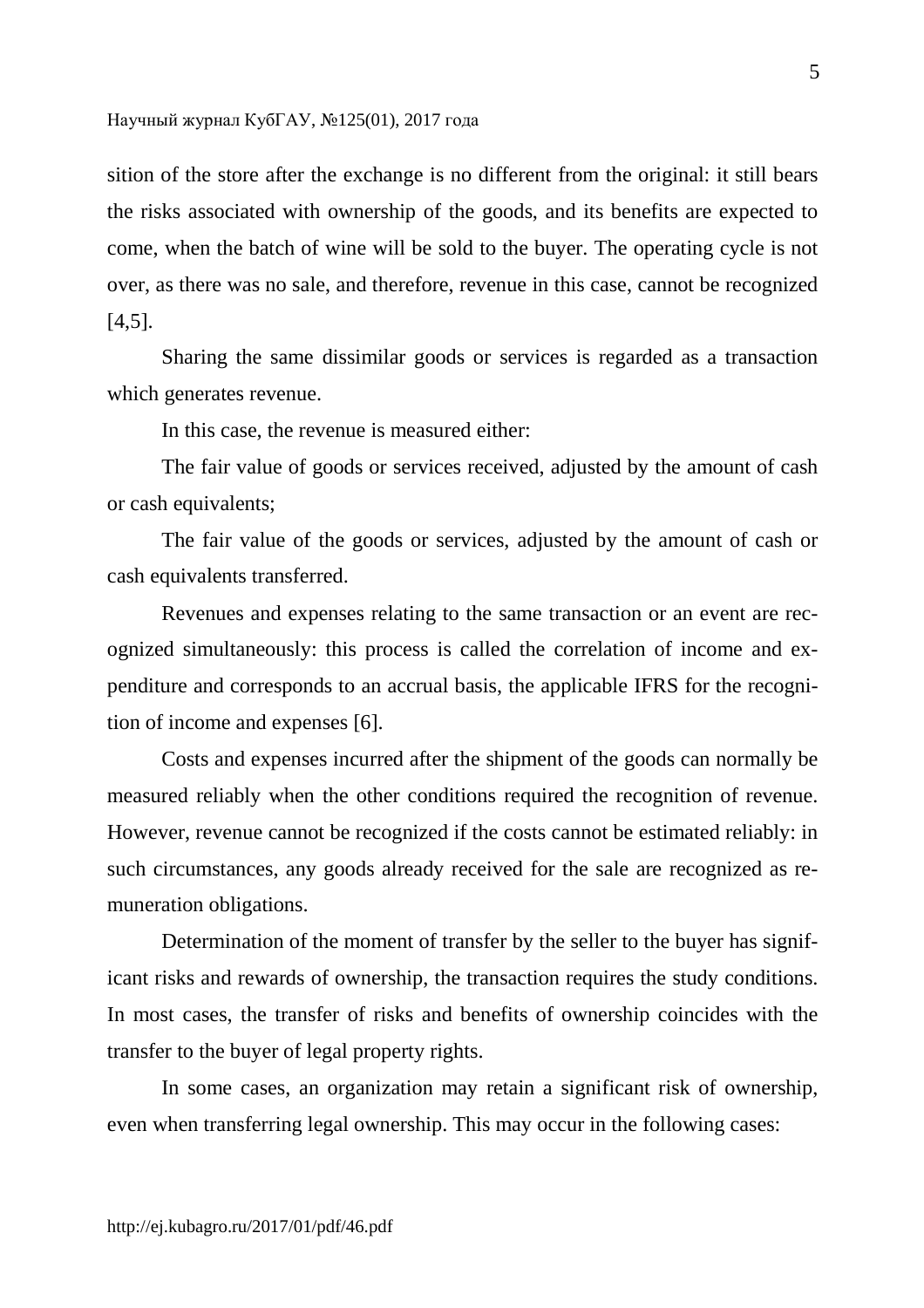-The seller retains the responsibility for the unsatisfactory functioning of the goods, not covered by the standard warranty;

- Receipt of revenue by the seller depends on the receipt of revenue by the buyer from the sale of its products;

- Sent goods are subject to installation and the installation is a significant part of the contract which has not yet been made by the organization;

- The buyer is entitled to terminate the sales transaction for a reason specified in the sales contract, and the organization has no confidence in obtaining income.

In such cases, the transaction is not a sale, and revenue is not recognized. But if the organization retains only an insignificant risk of ownership, the transaction is a sale, and revenue is recognized [7].

## **Example 2.**

Organization A has sold the equipment on credit to Organization B on the following conditions:

- An advance payment of 70 %;

- Ownership will pass to the buyer after full payment of the remuneration.

The question arises: when an organization A (the seller) should recognize revenue?

In this case, the seller has reserved the legal right to the property in order to ensure receipt of the sum due to his action. In this case, if the entity has transferred the significant risks and rewards of ownership, the transaction is a sale, and revenue is recognized.

## **Example 3.**

Retail shop guarantees a refund if the customer is not satisfied with the purchase. How to determine the time of revenue recognition?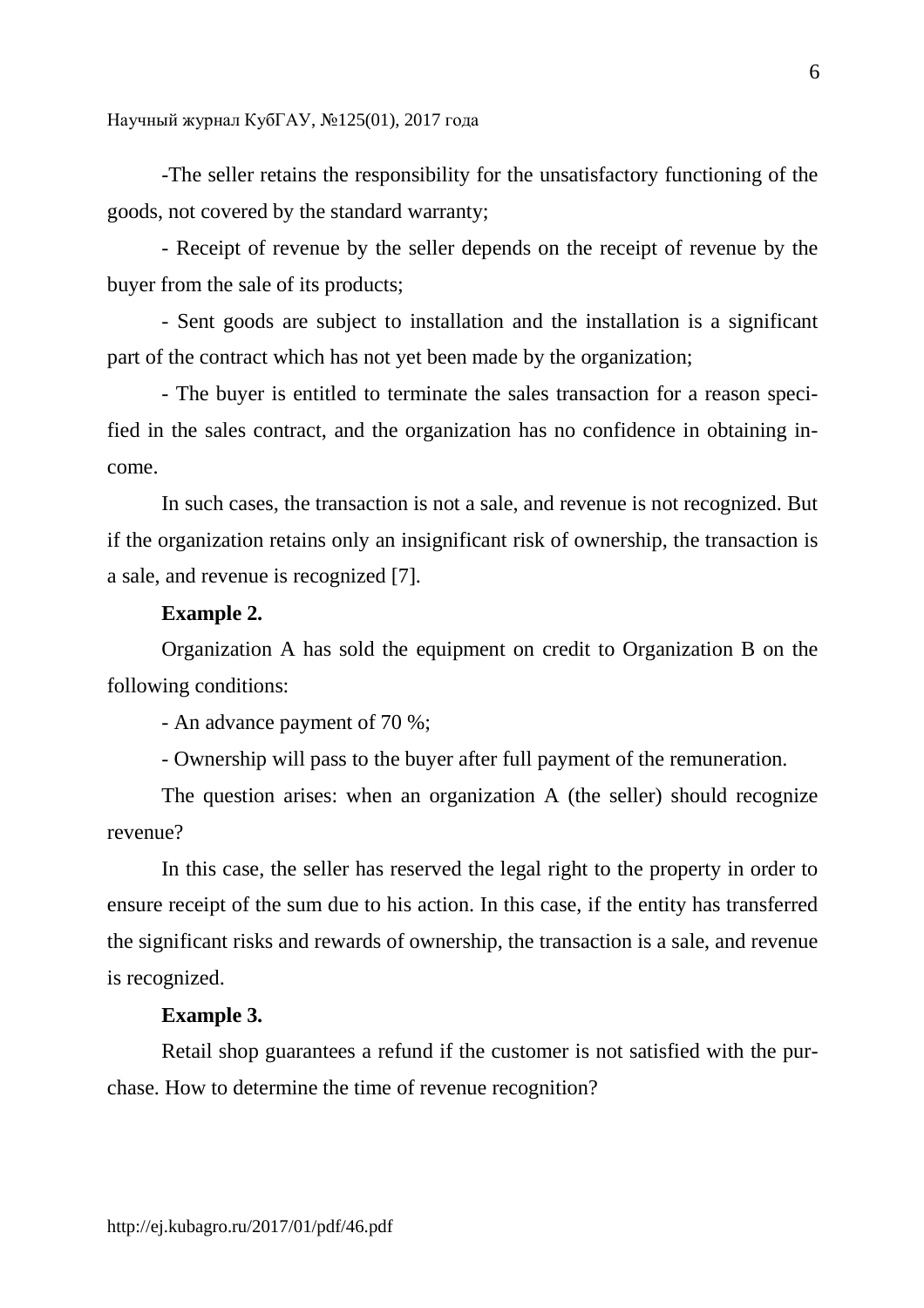In such case, revenue is recognized at the time of the sale transaction, if the seller can reliably estimate future returns and assumes the obligation to return, based on previous experience and other relevant factors.

## **Example 4.**

The organization sells the goods out of the country, but the company has no confidence that a foreign government will allow transfer of an amount received in the sale of compensation abroad. How to determine the time of revenue recognition?

When permission is received, the uncertainty is removed and revenue can be recognized.

But if there is uncertainty with respect to receipt of an amount already included in revenue, the uncollectible amount, or the amount, the probability of getting a zero, it is recognized as an expense rather than as an adjustment to the amount of revenue originally recognized.

In the case of services revenue recognition is complicated by the fact that it is often difficult to reliably estimate all costs, since the period of service may be longer before a certain period or longer than one fiscal year.

When the outcome of a transaction involving the rendering of services can be estimated reliably, revenue from this transaction should be recognized not once, but depending on the degree of completion of the transaction at the reporting date [8, 9].

The result of the transaction can be estimated reliably when all the following conditions are kept:

- The amount of revenue can be measured reliably;

- It is probable that the economic benefits associated with the transaction will flow to the entity;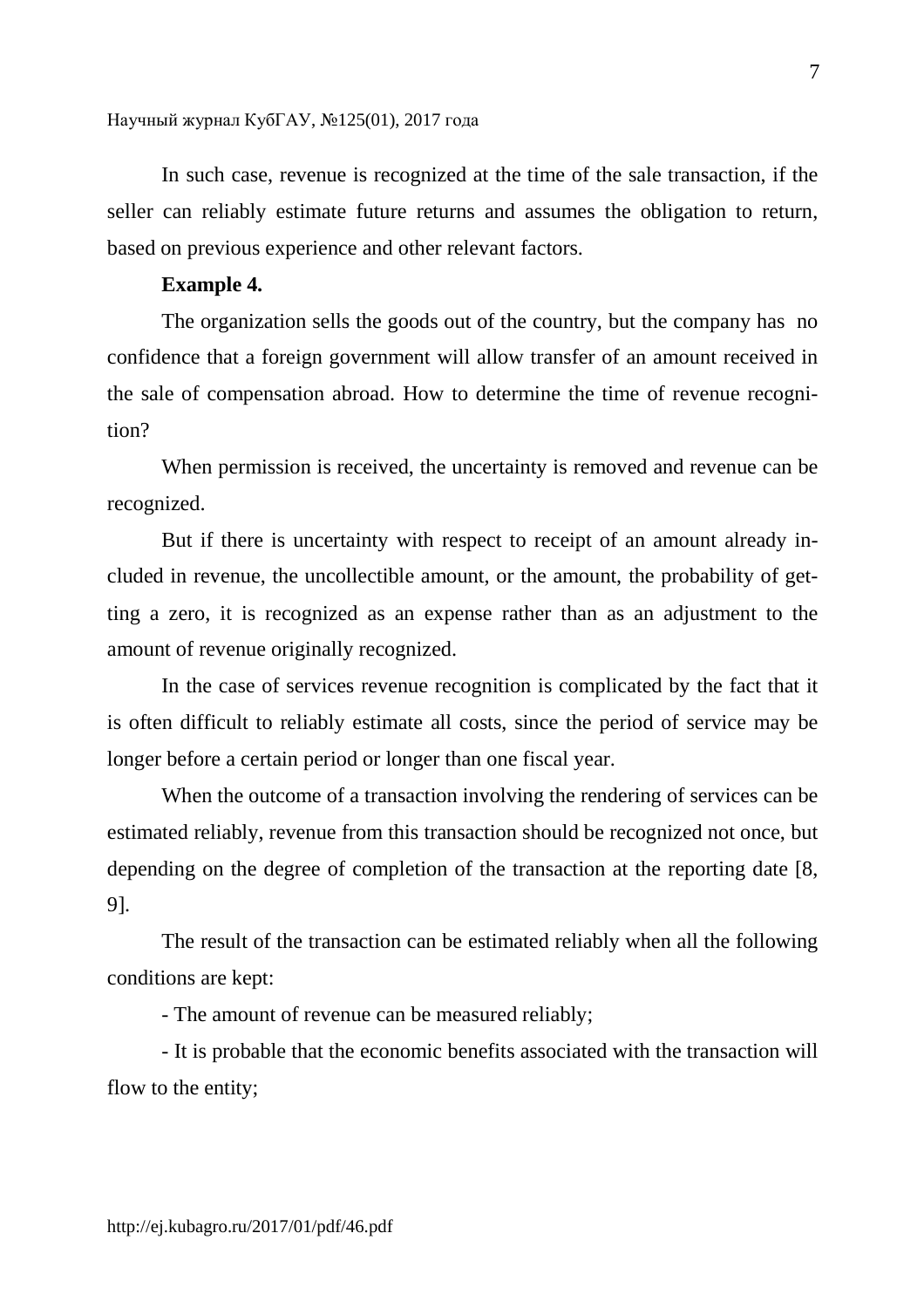- The degree of completion of the transaction at the balance sheet date can be measured reliably;

- Costs incurred in the implementation of the transaction and the costs to complete the transaction can be measured reliably.

At the same time, the recognition of revenue on the transaction completion degree occurs in the same period in which the services are provided.

## **Example 5.**

Buyer regularly performs purchase of goods, contact the seller of the goods with a request to keep the goods in storage, until the buyer finds a suitable storage area on conditions that provided space is the responsibility for risk lies with the buyer.

Revenue, in this case, can be recognized immediately.

In the case where there is uncertainty about the probability of return of goods, revenue is recognized when the shipment has been formally accepted by the buyer or when the goods have been delivered, and the elapsed time period possible return.

## **Example 6.**

The publishing house sells a book retail stores. The agreement stipulates the right to return unsold copies within 50 days.

In this case, the next possible option reflection revenue in circumstances where the seller is subject to the risks of return: if it is not possible to estimate the amount of returns, and if the amount can be significant, revenue is deferred until the expiry of the right to a refund, that is, revenue may be recognized at the end of 50 days.

The important point is the order of evaluation and recognition of provision for impairment of trade accounts receivable.

## **Example 7.**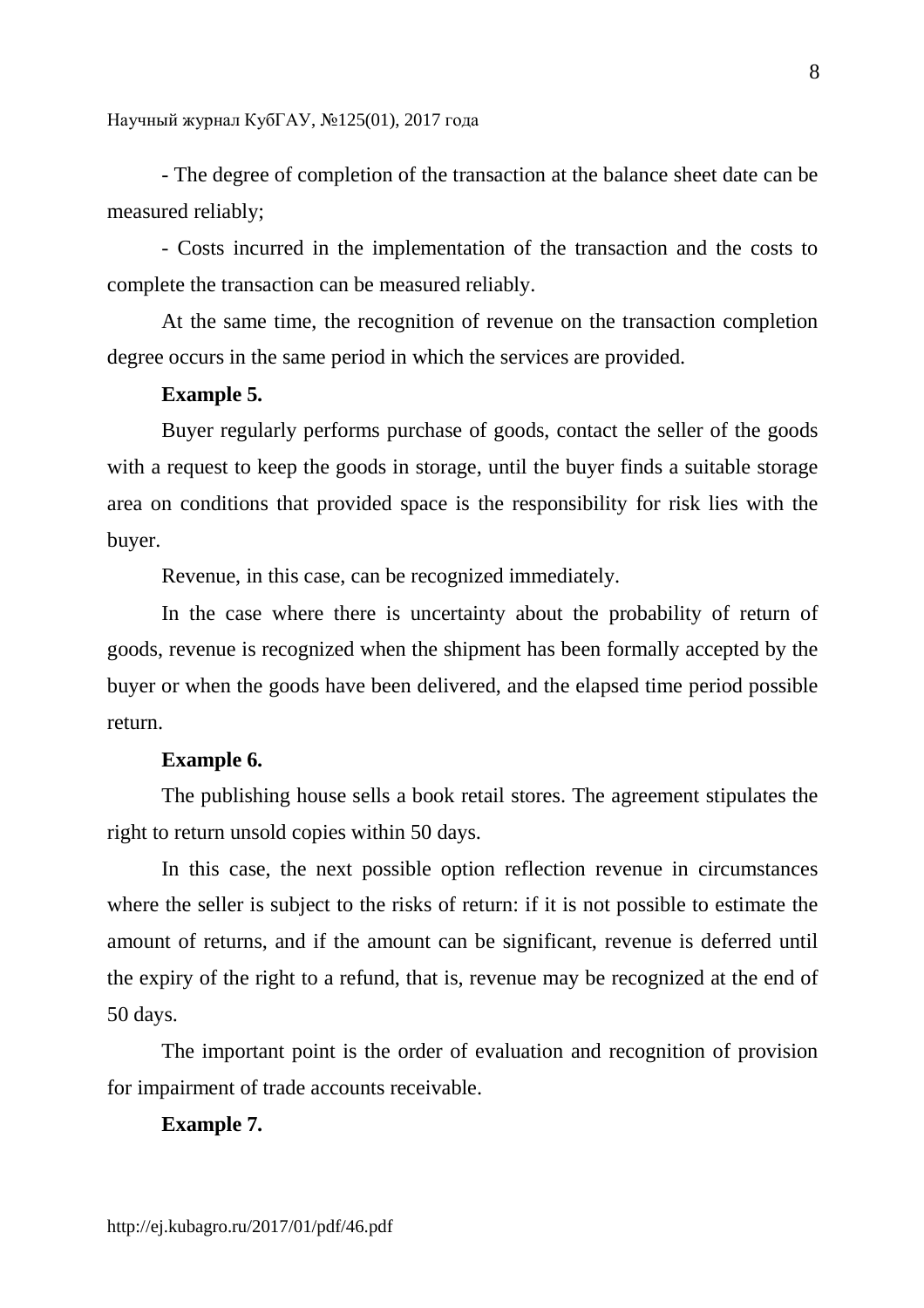In 2014, the organization A recognized a provision for impairment of trade accounts receivable company, is in financial difficulties. In 2016 the contractor went out of the difficulty, and fully repaid the debt before the organization. Provision for impairment of receivables was recognized in the income statement for 2014 under business expenses.

The question then arises: how is it necessary to reflect the reversal of provision for impairment of receivables?

Reversal of provision should occur on the same article of the profit and loss account for 2016 and that the calculation of the reserve in 2014 commercial expenses.

If changes in accounting estimates have a significant effect, it is necessary to disclose the amount of change separately, or in the profit and loss account or in the notes to the financial statements.

According to the sold goods and rendered services organization, the seller is responsible for their quality, which means that it should give a guarantee quality of products sold. In this case, we are talking about the presence of such an organization the likelihood of an outflow of resources needs to fulfill its responsibilities to the purchaser.

### **Example 8.**

The organization sells goods with a warranty for which purchasers are covered by the cost of repairs of any manufacturing defects, detected during the 6 months after purchase. If minor defects were detected in all sold products, repair costs would amount to 1 million rubles. Upon detection of major defects in each sold products repair costs would have amounted to 3 million rubles. Past experience and expectations for the future indicate that 70% of products in the coming year will have no defects, 25 % will have minor defects and 5 % will have major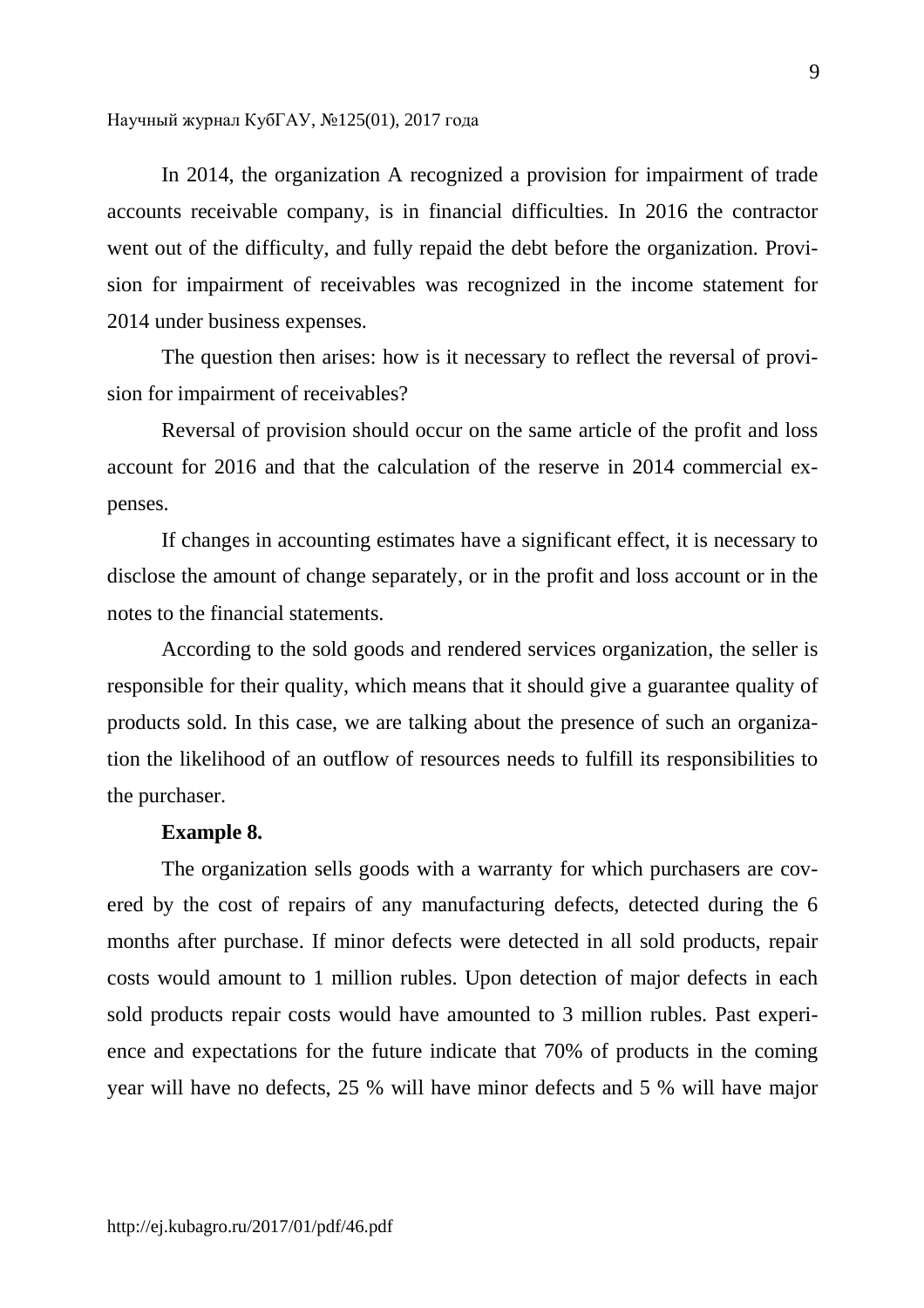defects. The organization assesses the probability of an outflow for the warranty obligations as a whole.

How to calculate the amount of the guarantee reserve to repair the goods?

The amount of the warranty provision would be:

(From zero to 70%) + (25% from 1 million) + (5% of 3 million) = 400 thousand rub.

As the incomes of the organization in addition to the proceeds may make other cash flows.

## **Example 9.**

The organization has received a state subsidy for the purchase of the equipment cost of 700 000 rubles in the amount of 2000 000 rubles. The service life of the equipment is 8 years. Reflection subsidies arguably one of the two alternatives:

- The grant is recognized as income in future periods:

- Subsidies received as a reduction of the asset value.

Let us consider in more detail 1st option.

In this case, the following entries will be made in the account of the organization:

Debit Cash 2 000 000 rubles.

Credit Deferred revenue 2 000 000 rubles.

In this case, the initial cost of the equipment is formed on the full cost of:

Debit, plant and equipment 700 000 rubles.

Credit Accounts payable 700 000 rubles.

At the end of each year, the equipment simultaneously with the calculation of depreciation recognized as income of the current period of 1/8 of the subsidy:

Debit Depreciation and amortization expense 87 500 rubles.

Credit Depreciation 87 500 rubles.

Debit Deferred revenue 250 000 rubles.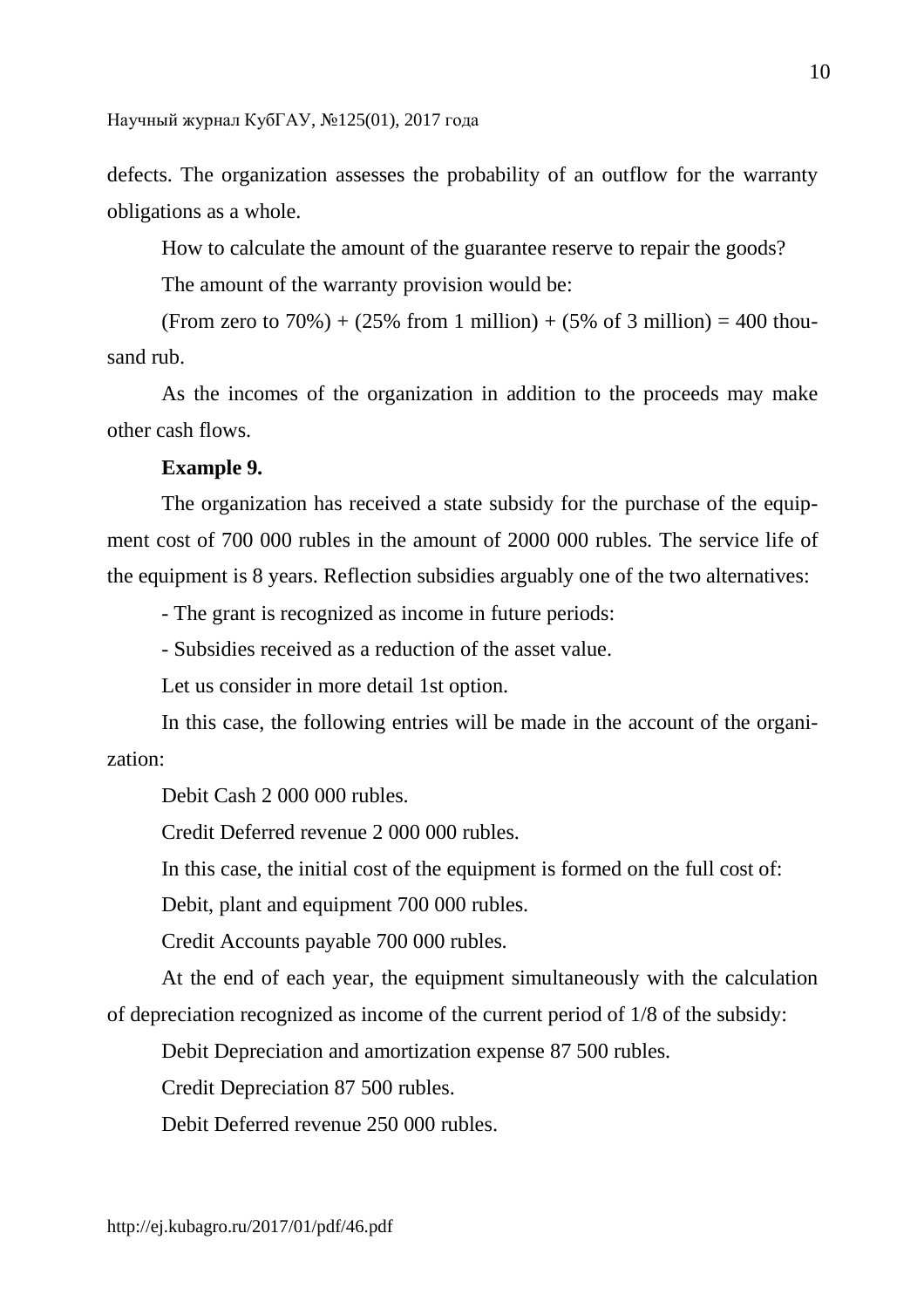Credit Other income 250 000 rubles.

In 28 of May, 2014, the IASB as a result of collaboration with the Council for the United States Financial Accounting Standards Board, which lasted about six years, issued a new standard on revenue - IFRS (IFRS) 15 "Revenue from Contracts with buyers".

In contrast to the previous standard of IFRS (IAS) 18 "Revenue" in accordance with the new standard has changed the approach: to replace the concept of income came to change the concept of asset / liability.

The seller of goods or services of contractual asset may occur after the conclusion of the contract with the buyer.

Contractual asset is the right organization for a fee in exchange for goods or services are transferred to the buyer, which is due to a cause other than a period of time (for example, the organization of the future performance of the obligations under the contract).

Under the impact of IFRS (IFRS) 15 "Revenue from Contracts with buyers' gets revenue that results from contracts with customers, excluding interest income and dividend income (these exceptions are regulated by the current standard on financial instruments) [10].

### **Список литературы:**

1. Бухгалтерская (финансовая) отчетность: учеб. пособие / Под ред. Ю. И. Сигидова, А. И. Трубилина. 2-е изд., перераб. и доп. - М.: ИНФРА-М, 2013.- 366 с.

2. Бухгалтерское дело: учеб.пособие / Ю. И. Сигидов, А. И. Трубилин, М. С. Рыбянцева, Г. Н. Ясменко, И. А. Заболотная, О. М. Игнатова; под ред. д-ра экон. наук, проф. Ю. И. Сигидова и А. И. Трубилина. – изд. 2-е, перераб. и доп. - Краснодар: Кубанский ГАУ, 2013. - 540 с.

3. www.ifrs-mag.ru

4. www.ifrs.org